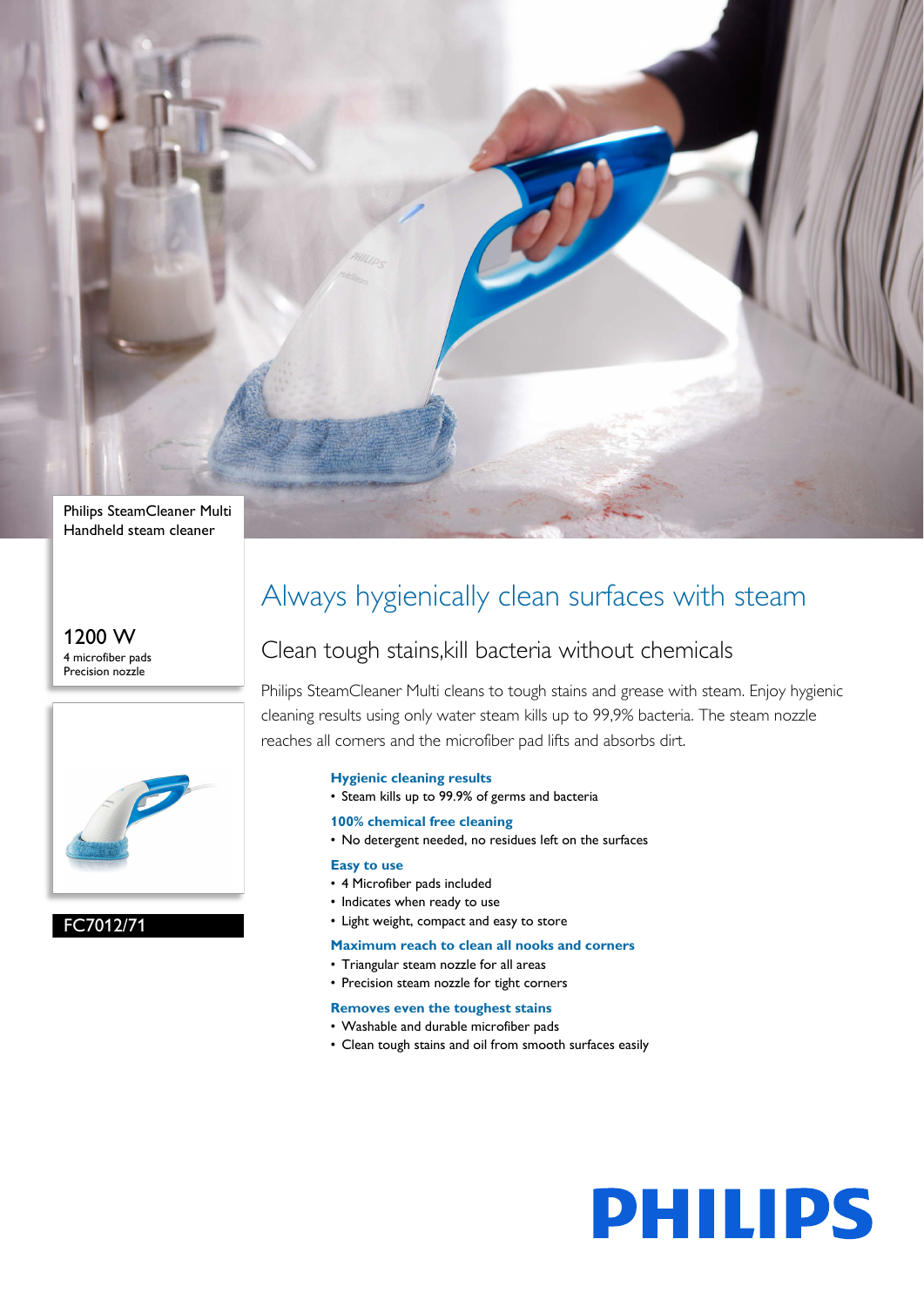## FC7012/71

# **Highlights**

#### **Cleans even the toughest dirt**



Steam at high temperature easily dissolves grease and dirt. Steam is known as a powerful method to loosen all kinds of stains and dirt.

#### **Easy to use**

The SteamCleaner Multi is small and compact, easy to store and always at hand. It is lightweight and makes even longer cleaning sessions less tiresome

#### **Indicates when ready to use**



The indication light turns white when is heating up, and the blue light starts blinking when the appliance is ready to steam. SteamCleaner Multi is ready to use in less than 45 sec delivering you continuous steam throughout the cleaning process.

#### **Maximum reach**



Clean smooth surfaces with the triangular steam nozzle and the attached microfiber pad. In one stroke you remove dirt and stains. Thanks to its triangular shape you can both clean surfaces as well as reach into corners with the pointed tip.

#### **Precision nozzle for corners**



The precision steam nozzle is specially designed with a unique shape to reach into those tight and hard-to-reach areas where you cannot reach with traditional tools, such as ventilation hoods.

#### **Removes germs and bacteria**

Kills up to 99.9% of bacteria

Enjoy hygienic cleaning results with Philips SteamCleaner Multi. The SteamCleaner Multi kills up to 99,9% of germs and bacteria located on the surfaces without chemicals and only the use of water.

#### **Super absorbent microfiber pad**



The microfiber pads are specially designed to lift and absorb all dirt and dust from the surfaces while you are steaming, for one-step cleaning without effort.

#### **Washable microfiber pads**



4 washable and durable microfiber pads are included. The soft microfiber material gently loosens, lifts, and absorbs dust and dirt. Removing dirt effectively and gently. The microfiber pads are machine-washable and easy to attach and remove.